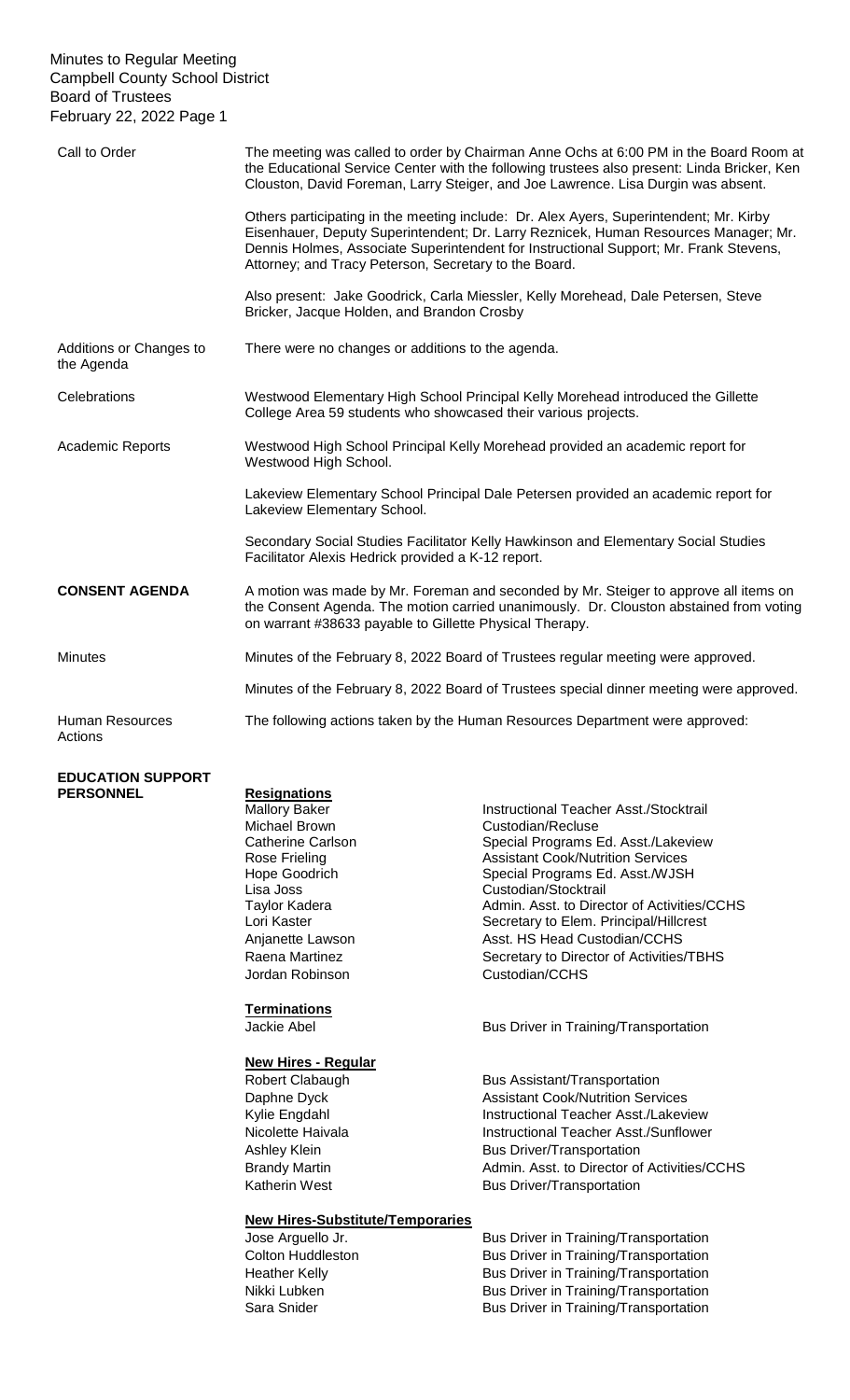#### **Transfers** Virginia Burke FROM: Sec. to Elementary Principal/Sunflower

|                        | TO: Special Programs Ed. Asst./Sunflower         |
|------------------------|--------------------------------------------------|
| David Ferguson         | FROM: Bus Driver in Training/Transportation      |
|                        | TO: Bus Driver/Transportation                    |
| Alycia Pratt           | FROM: Sec. to JH Assoc. Principal/Sage Valley    |
|                        | TO: Data Clerk JH - Special Programs/Sage Valley |
| Tricia Walker          | FROM: Sec. to HS Assoc. Principal/TBHS           |
|                        | TO: Sec. to JH Assoc. Principal/Sage Valley      |
| Samantha Wright-Barber | <b>FROM: Special Programs Bus</b>                |
|                        | Assistant/Transportation                         |
|                        | TO: Bus Driver/Transportation                    |

#### **Medical Leave of Absence**

A medical leave of absence was approved for Employee "B" from February 9, 2022, through May 11, 2022

# **CERTIFIED Resignations**

Carmen Aragon **Library Media Specialist/Twin Spruce** Tracy Craney **Kindergarten Teacher/Rawhide** Nicole Davis Jr. Kindergarten Teacher/Lakeview Jennifer Farnes Sixth Grade Teacher/Rawhide Matt Korkow **Principal/Rozet** 

# **New Hires - Regular**

**Transfers**

**Extra Duty Recommendations**

Ross Hauptman Fifth Grade Teacher/Rawhide Gayle Jellum Math Teacher/TBHS Corynna Martorelli Guidance Counselor/CCHS Coleen Miller Sixth Grade Teacher/Meadowlark Tara Miller Tara Miller Third Grade Teacher/Sunflower

Brandi Oedekoven Secondary Math Interventionist/CCHS

### **New Hires – Substitutes/Temporaries**

| Magdelene Alford       | Substitute Teacher/Agriculture/CCHS        |
|------------------------|--------------------------------------------|
| Jami Brooks            | Substitute Teacher/All Schools             |
| Miranda Gaffield       | Substitute Teacher/All Schools             |
| Heidi Harris           | Substitute Teacher/All Schools             |
| Hunter Hill            | Substitute Teacher/Agriculture/TBHS        |
| Kimberly Kern          | <b>Substitute Teacher/All Schools</b>      |
| Abigail Klenk          | Substitute Teacher/Social Studies/TBHS     |
| <b>Edward Lawrence</b> | Substitute Teacher/All Schools             |
| Sandra Lehnen          | Substitute Teacher/All Schools             |
| Jaclyn Mansheim        | Substitute Teacher/All Schools             |
| Laura Merriman         | Substitute Teacher/All Schools             |
| Gretchen Nielsen       | Substitute Teacher/All Schools             |
| Shawn Paschall         | Substitute Teacher/All Schools             |
| Caleb Pettigrew        | Substitute Teacher/Physical Education/TBHS |
| Erin Rowell            | Substitute Teacher/All Schools             |
| Justine Schuff         | Substitute Teacher/All Schools             |
| Chance Yanzick         | Substitute Teacher/All Schools             |
|                        |                                            |

FROM: .5 Exc. Child Specialist/Sage Valley TO: Secondary Math Interventionist/CCHS Megan Dupuis FROM: English Teacher/TBHS TO: Secondary Language Arts Interventionist/TBHS Kimberlee Holland FROM: Exc. Child Specialist/Resource Room/CCHS TO: Secondary Language Arts Interventionist/CCHS

Dalton Holst **Asst. Football Coach/CCHS** 

Warrants The following warrants were ratified and approved:<br>Payroll Warrants 230756 - 23 230756 - 230826<br>386153 - 386343 Combined Fund Warrants ACH Combined Funds<br>
ACH Nutritional Services<br>
1628, 1635 ACH Nutritional Services<br>
Maior Maintenance Warrants 8727 - 8736 Major Maintenance Warrants Nutritional Services Fund Warrants 12465 - 12478 Insurance Warrants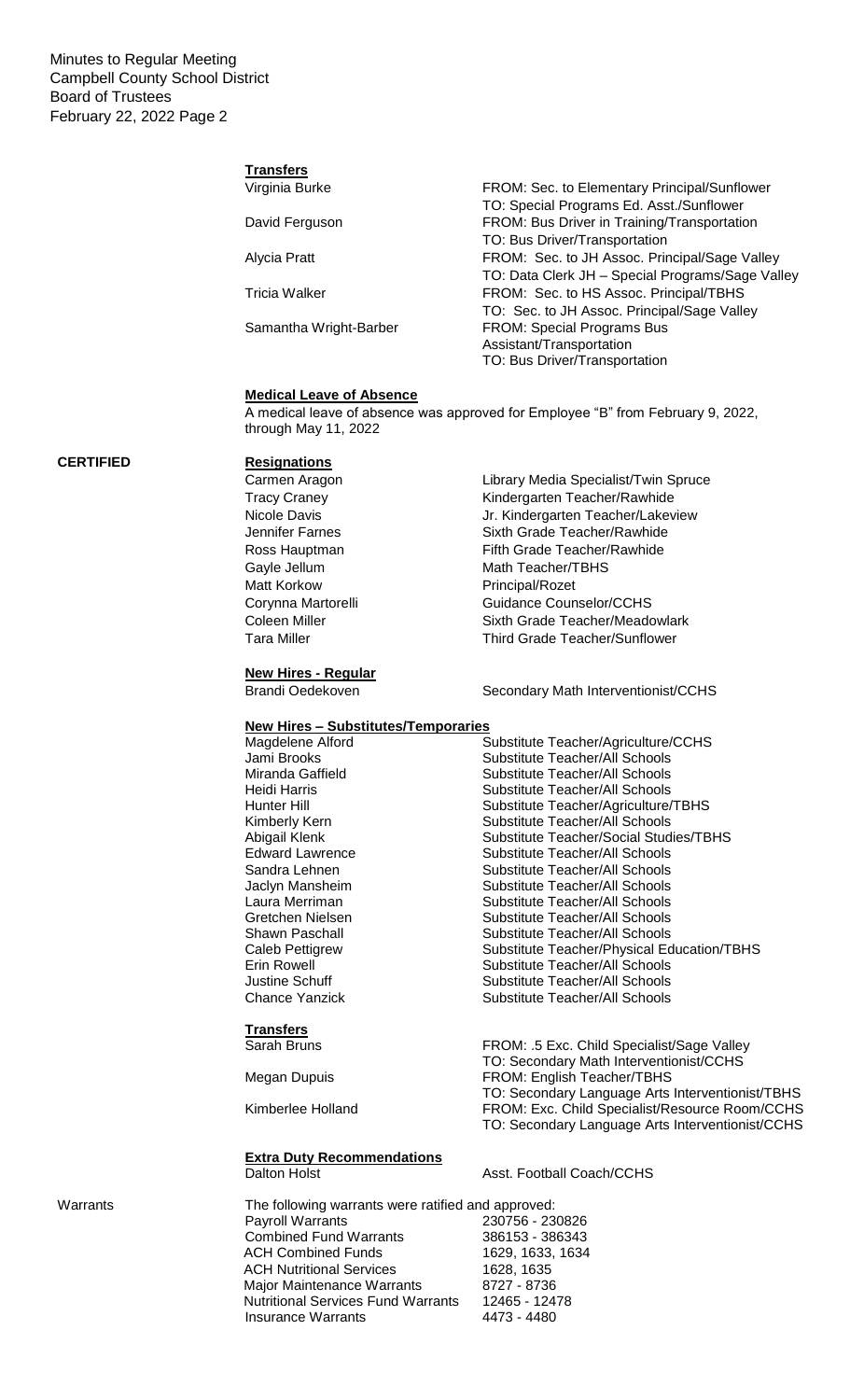|                                      | <b>Student Activities Warrants</b><br><b>Activity Officials CCHS Warrants</b><br><b>Activity Officials TBHS Warrants</b><br><b>Activity Officials WJSH Warrants</b>                                                                                                                                                                               | 37167 - 37177<br>6649 - 6455<br>1757 - 1759<br>1446                                                                                                                                                                                                                                                                                                                                                                                                                                                                                                                                                                                                                                       |
|--------------------------------------|---------------------------------------------------------------------------------------------------------------------------------------------------------------------------------------------------------------------------------------------------------------------------------------------------------------------------------------------------|-------------------------------------------------------------------------------------------------------------------------------------------------------------------------------------------------------------------------------------------------------------------------------------------------------------------------------------------------------------------------------------------------------------------------------------------------------------------------------------------------------------------------------------------------------------------------------------------------------------------------------------------------------------------------------------------|
| <b>Bids and Quotes</b>               | The following bids and quotes were approved:<br>\$162,478.50<br>Associated Glass Inc. in the amount of \$29,209.00.<br>Heating & Air Conditioning in the amount of \$39,500.00.<br>amount of \$43,828.00.<br>amount of \$11,094.00.<br>of \$38.736.29.<br>Technology in the amount of \$55,256.88.<br>Communications in the amount of \$47,988.00 | 1. District-Wide Eureka Math Materials was awarded to Great Minds in the amount of<br>2. Wright Junior-Senior High School Window Repair and Caulking was awarded to<br>3. Campbell County High School Cooler Replacement was awarded to Powder River<br>4. Campbell County High School Painting was awarded to Raisley Painting LLC in the<br>5. District-wide Music Instruments was awarded to Washington Music Center in the<br>6. Nutrition Food Services Equipment was awarded to Douglas Equipment in the amount<br>7. Campbell County High School Seats and Tables was awarded to Source Office &<br>8. Campbell County High School Interactive Touchscreens was awarded to Troxell |
| Contracts and<br>Agreements          | The following contracts and agreements were approved:<br>2. Memoranda of Understanding with Children's Developmental Center                                                                                                                                                                                                                       | 1. Westwood Memoranda of Understanding with Children's Developmental Center                                                                                                                                                                                                                                                                                                                                                                                                                                                                                                                                                                                                               |
| Policies                             | Regulation 5145-R Law Enforcement Officers in the School were approved.<br>Revisions to Administrative Regulation 5165-R Graduation were approved.                                                                                                                                                                                                | Revisions to Policy 5145 Law Enforcement Officers in the School and Administrative                                                                                                                                                                                                                                                                                                                                                                                                                                                                                                                                                                                                        |
|                                      | Revisions to Policy 4050 Employment at Will were approved.                                                                                                                                                                                                                                                                                        |                                                                                                                                                                                                                                                                                                                                                                                                                                                                                                                                                                                                                                                                                           |
|                                      |                                                                                                                                                                                                                                                                                                                                                   |                                                                                                                                                                                                                                                                                                                                                                                                                                                                                                                                                                                                                                                                                           |
|                                      | Policy 4045 Job Sharing was rescinded.                                                                                                                                                                                                                                                                                                            |                                                                                                                                                                                                                                                                                                                                                                                                                                                                                                                                                                                                                                                                                           |
| <b>Student Expulsions</b>            | strict probation.                                                                                                                                                                                                                                                                                                                                 | Students #28 - #29 were expelled for one calendar year with early re-admittance under                                                                                                                                                                                                                                                                                                                                                                                                                                                                                                                                                                                                     |
| Surplus and Recycle                  |                                                                                                                                                                                                                                                                                                                                                   | Administration approved surplus and recycle of obsolete and outdated items.                                                                                                                                                                                                                                                                                                                                                                                                                                                                                                                                                                                                               |
| <b>CONSENT AGENDA</b><br><b>ENDS</b> |                                                                                                                                                                                                                                                                                                                                                   |                                                                                                                                                                                                                                                                                                                                                                                                                                                                                                                                                                                                                                                                                           |
| Strategic Plan                       | seconded the motion. The motion carried unanimously.                                                                                                                                                                                                                                                                                              | Dr. Ayers reviewed the 2022-2027 District Strategic Plan and its development. Mr.<br>Eisenhauer and Mr. Crosby reviewed Goal 1-Improve Student Achievement, and Mr.<br>Farnum and Dr. Reznicek reviewed Goal 2-Support Student and Employee Well-Being. Mr.<br>Steiger made a motion to approve the proposed District Strategic Plan, and Dr. Lawrence                                                                                                                                                                                                                                                                                                                                    |
| Legislative Update                   | and SF-0078 Language Proficiency-Seal of Biliteracy.                                                                                                                                                                                                                                                                                              | Mr. Holmes provided a legislative update and shared information regarding HB-0030<br>School Finance-Increasing Cash Reserves, SF 0031 Absenteeism and Truancy, SF 0032<br>K-3 Reading Assessment and Intervention Program, SF 0062 Civics Transparency Act,                                                                                                                                                                                                                                                                                                                                                                                                                               |
|                                      | about an appropriate ECA adjustment on behalf of the district.                                                                                                                                                                                                                                                                                    | This week's focus will be the budget bills. The external cost adjustment (ECA) currently in<br>HB 0001 is about \$10 million for one year. The four components are educational materials<br>and supplies, energy (utilities), professional (certified), and non-professional (non-certified).<br>The governor has recommended 36.5 million ECA in his budget. There has not been a<br>sustainable ECA since 2010. Mr. Holmes plans to craft an email to legislature members                                                                                                                                                                                                               |
| <b>Public Comments</b>               | counselors in the buildings.                                                                                                                                                                                                                                                                                                                      | Public comment was made encouraging parents to be involved with their child's school by<br>visiting classrooms and meeting teachers, and members of the legislature need contacted<br>and told the Civics Transparency Act bill is not needed. Thankfulness was expressed to the<br>new counselor at Meadowlark for the extra time and effort she has put in during the<br>challenging times, the district's counselors for their work, and the board's support for                                                                                                                                                                                                                       |
| <b>Trustee Celebrations</b>          | students are provided with the assistance they need.                                                                                                                                                                                                                                                                                              | Chairman Ochs shared that the state does not fully fund counselors, nurses, or<br>instructional facilitators. She celebrated our district for funding the positions and thanked<br>administrators along with the current and previous boards for seeing their importance, so                                                                                                                                                                                                                                                                                                                                                                                                              |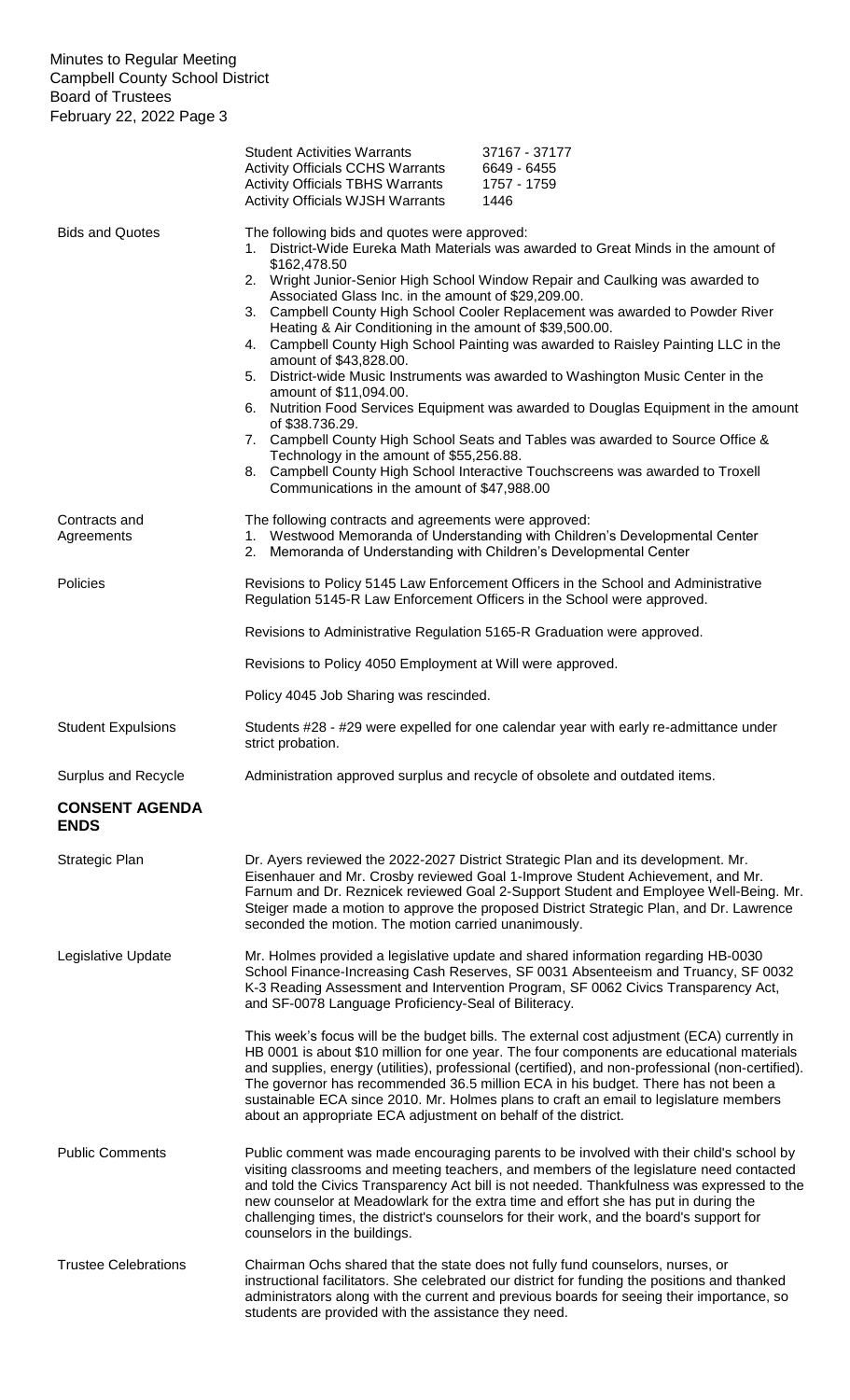|                          | Dr. Ayers congratulated Chairman Ochs on being recognized by Governor Gordon in the<br>State of Wyoming State of the Union Address in February. Governor Gordon stated that<br>"She is a great example of how many Wyoming citizens are willing to serve their<br>community on behalf of Wyoming students and families. Thank you for your courage and<br>leadership." |
|--------------------------|------------------------------------------------------------------------------------------------------------------------------------------------------------------------------------------------------------------------------------------------------------------------------------------------------------------------------------------------------------------------|
| <b>Executive Session</b> | Mr. Foreman made a motion to recess to executive session for the purpose of personnel<br>and litigation discussion. Dr. Lawrence seconded the motion, and the motion carried<br>unanimously.                                                                                                                                                                           |
|                          | The regular meeting recessed at 7:27 PM.                                                                                                                                                                                                                                                                                                                               |
|                          | The regular meeting reconvened at 8:11 PM.                                                                                                                                                                                                                                                                                                                             |
| Adjournment              | With no other business before the board, the meeting was adjourned at 8:12 PM.                                                                                                                                                                                                                                                                                         |

Secretary Tracy Peterson